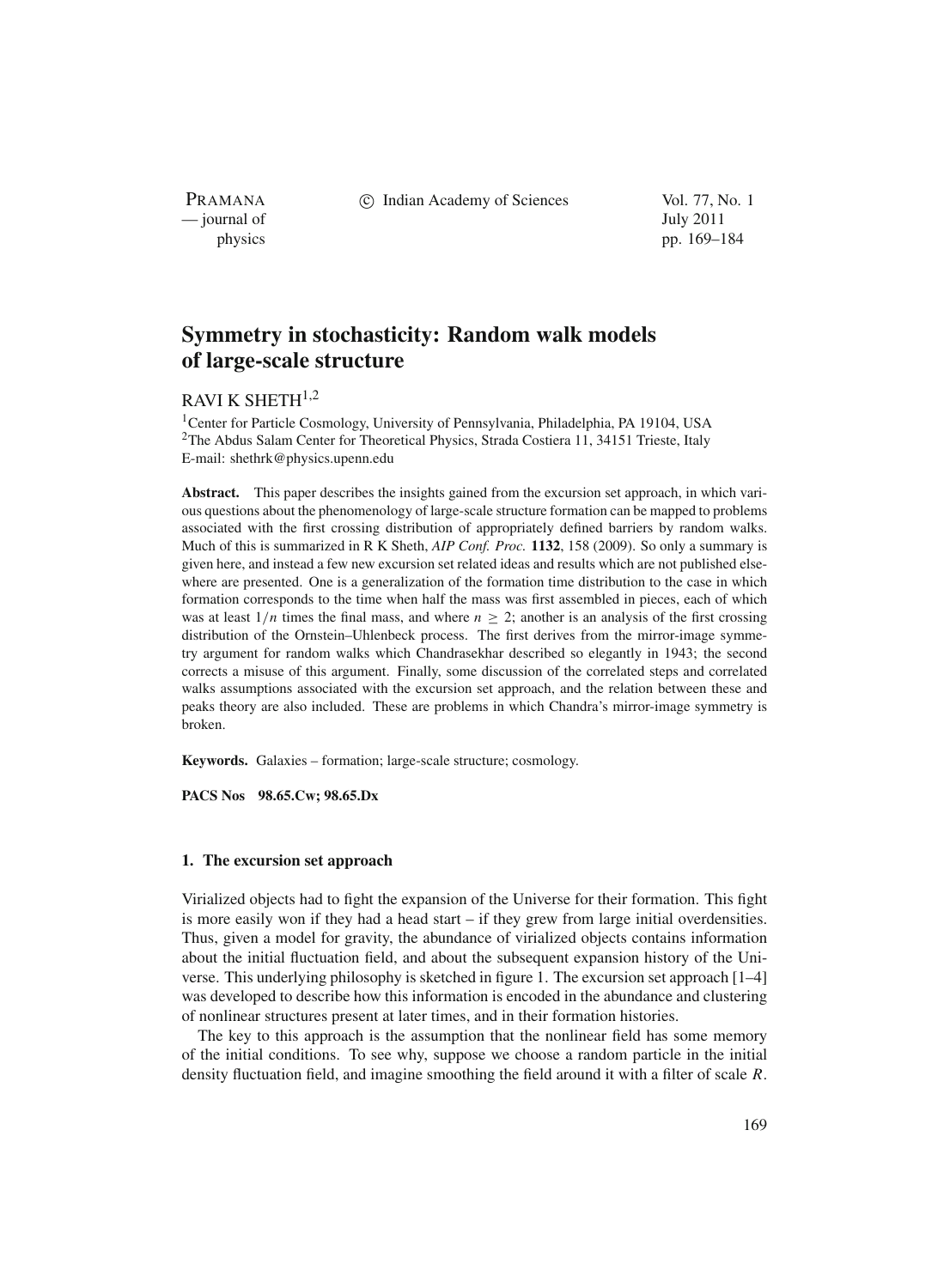

**Figure 1. (a)** Schematic drawing of the initial spatial distribution of objects that gives rise to the merger history tree shown in **(b)**. The largest circle represents the comoving size of the initial region associated with the final collapsed bound halo. As time evolves from the initial to the final, collapse time, this comoving radius decreases. The assumption is that all the matter initially within this region remains within it always. Thus, information about how the mass of a final object was partitioned into subhaloes at a given time contains information about the halo distribution smoothed on a scale given by the radius of the larger object at that time. **(b)** Schematic drawing of the associated merger history tree. Time increases upwards: the initial time is at the bottom of the figure. The branch on the right is associated with a region that, initially, was made up of many small objects that were close to each other, but rather separated from any other objects. The branch on the left, on the other hand, is associated with a region that was initially populated rather more homogenously.

As one changes *R*, the overdensity within the filter will change. Let a plot of the value of the smoothed density around this point be a function of *R*. For very large *R* (say, the Hubble volume), the overdensity in the smoothed filter should be negligible – the Universe is homogeneous on large scales. As *R* decreases, the value of the smoothed overdensity will vary, sometimes up, other times down. The jagged line in figure 2 shows that the result looks like a random walk – we shall shortly discuss whether the steps in the walk are truly independent. The *x*-axis is not quite *R*, but it is a monotonically decreasing function of *R* for reasons we discuss shortly. The *y*-axis shows the initial overdensity multiplied by the linear theory growth factor  $D_0/D_i$ .

The nonlinear physics of collapse is encoded in the initial overdensity which must be reached for an object to collapse and virialize by the present time. For a collapsing sphere, this critical overdensity  $\delta_c$  is independent of the initial radius of the object [5]. This is peculiar to standard gravity:  $\delta_c$  depends on this radius in many if not most modified gravity models [6]. In standard gravity,  $\delta_c$  also depends on the initial shape of the object; this alters the details but not the logic of the excursion set approach [7].

Now, although any given walk starts from the origin, it will eventually reach the height  $\delta_c$ . (This assumes there are fluctuations on arbitrarily small scales; which is true for CDM models, but may not be true in general. Even in CDM models, objects smaller than the Jeans scale ( $\sim 10^4 M_{\odot}$ ) may not form; we shall have more to say about this later.) This first crossing of  $\delta_c$  (it may go on to cross  $\delta_c$  many times at still smaller *R*) is significant: it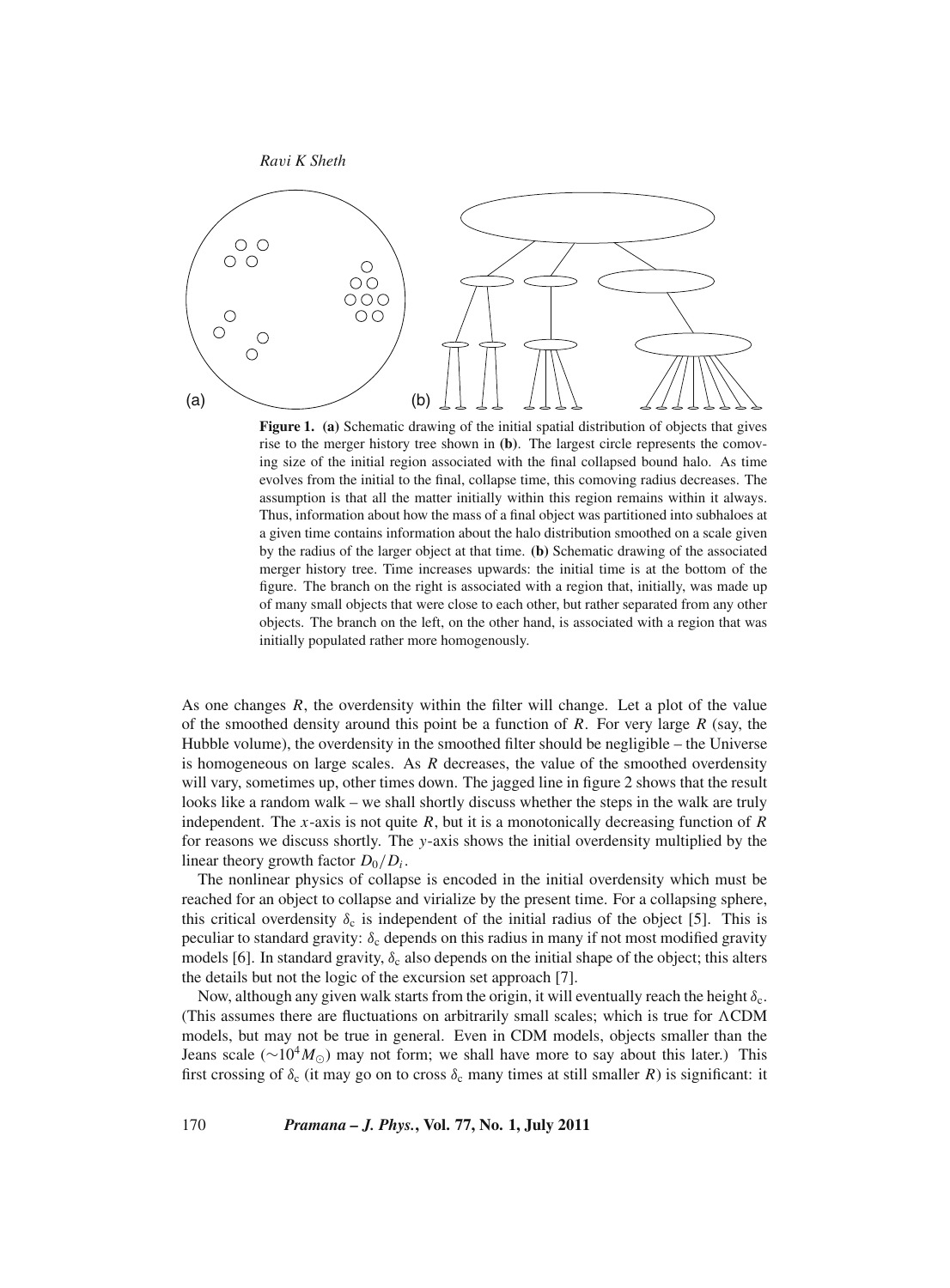

**Figure 2.** Mass history associated with a random position in the initial fluctuation field (jagged line), shown in scaled units: The critical density for spherical collapse (dotted line) decreases as time increases, and mass decreases as *S* increases. If one imagines sliding the dotted line downwards from great height, then filled circles show the pairs  $(S, \delta)$  at which the walk would first cross this line. The horizonal jumps (connected by dashed lines) show places where *S*, and so the mass, changes dramatically – mergers (from [8]).

indicates that, when smoothed on this scale, the field was dense enough initially that it should have just collapsed and formed a virialized object today. In the spherical collapse model, shells do not cross, so the mass associated with this collapsed object is simply the mass that was originally within the smoothing filter *R*. Since all the fluctuations are small, this mass  $M \propto R^3$ . (This also shows why the subsequent crossings of  $\delta_c$  are not so significant – their mass is included in  $M$ . It is only the first crossing which is significant.)

Moreover, in the spherical model, the critical density required for collapse at *t* is independent of mass, and this critical density is a decreasing function of time. The dotted line at  $\delta \approx 1.686$  in figure 2 represents this critical value for  $t_0$ . At earlier times, this critical value was larger. The dots show the result of sliding a horizontal line downwards from great height, and recording the values of *S* at which the line first touches the walk. The set of  $(S, \delta)$  values obtained in this way is actually a set of  $(M, t)$  values: this set can be thought of as describing the mass *M* of the collapsed object that this particle is in at time *t*. The figure shows that, in this model, the mass increases monotonically with time, but the increase in mass can sometimes be due to the rather large 'instantaneous' jumps.

In more picturesque language, this is a model of the mass history of objects, in which mass changes can be due to major or minor mergers, but the mass growth is hierarchical – there is no fragmentation. Moreover, for any given time, one can distinguish between the region to the right of the walk, which describes the formation 'history' of the object, and the region to the left, which describes its 'future'. Since the 'future' is actually the region surrounding the patch of interest, this approach makes specific statements about the joint distribution of the mass of an object, its formation history and its surrounding environment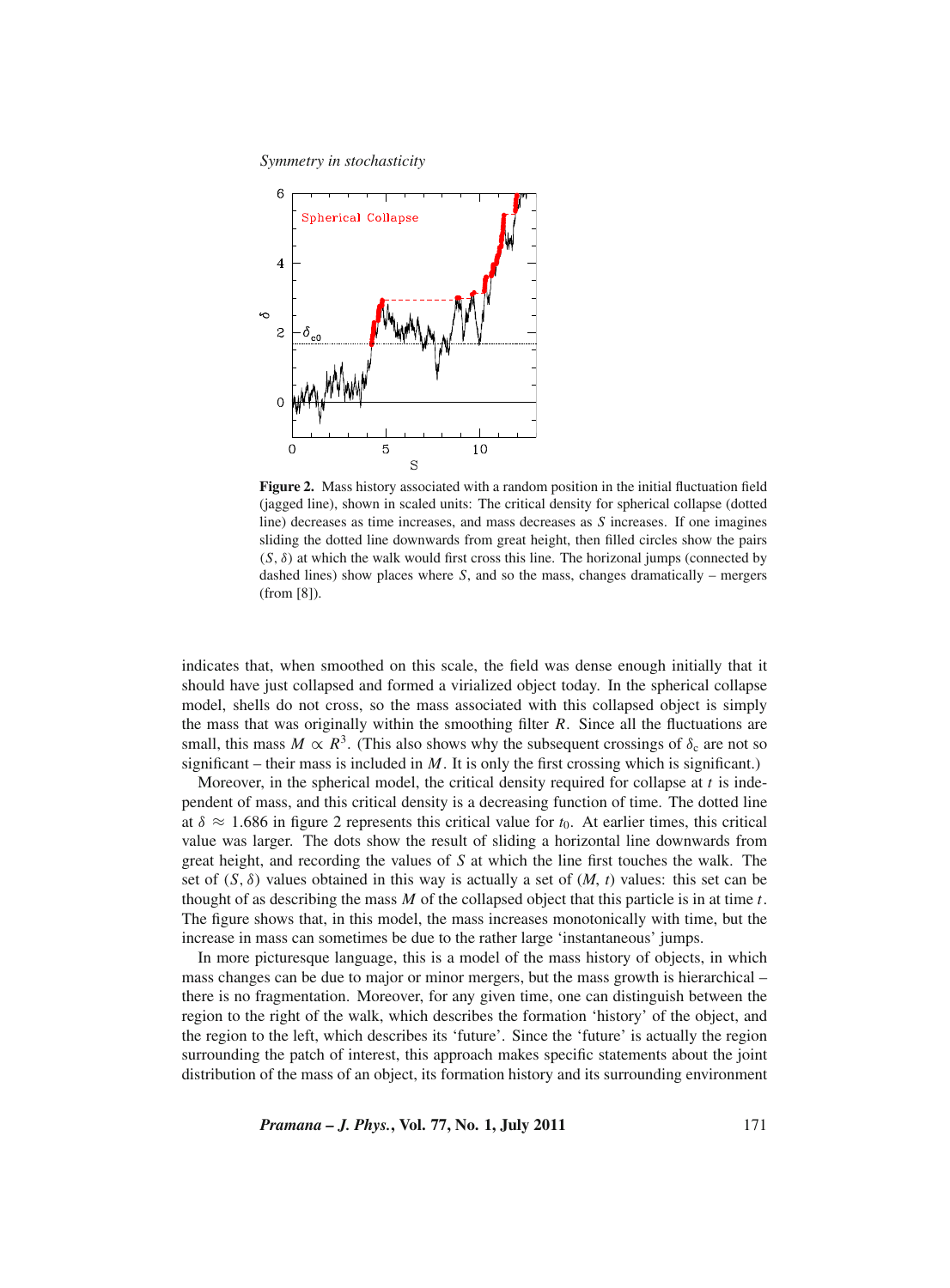[9,10]. In particular, this formulation provides a simple way of encoding the fact that a different large-scale environment evolves just like a Universe of an appropriately defined background density but of the same age (so the effective Hubble constant is also a function of environment) [11].

Now, clearly, the shape of the walk, and the scale *R* on which the walk first crosses  $\delta_{\rm sc}$ , and indeed, the whole set of  $(M, t)$  values, will change from one initial position or particle to another. If we imagine each object at time *t* as having been assembled by a sequence of mergers, then the whole set of walks associated with the various positions in the initial conditions contains information about the forest of all possible merger history trees. The excursion set ansatz is that statistical averages over this bundle of walks can provide information about various properties of this forest. The devil is in the details of exactly how one should calculate these statistical averages.

#### 1.1 *The first crossing distribution in the excursion set approach*

The assumption that is most amenable to analytic progress is that the appropriate ensemble of walks is simply the one associated with randomly placed cells in the initial field. Then, the fraction of walks that first crosses  $\delta_{\rm sc}$  when the smoothing scale is *R* or greater equals the fraction of mass that is bound up in halos of mass greater than  $M \propto R^3$ :

$$
\int_{M}^{\infty} \mathrm{d}m \, \frac{\mathrm{d}n(m|t)}{\mathrm{d}m} \, \frac{m}{\rho} = \int_{0}^{\sigma(M)} \mathrm{d}\sigma \, f[\sigma|\delta_{\mathrm{c}}(t)]. \tag{1}
$$

Similarly, consider the subset of walks which first crossed  $\delta_{\rm sc}(T)$  on scale *R*. For this subset, one can calculate the fraction of walks which first crosses  $\delta_{sc}(t) > \delta_{sc}(T)$  on scales between  $r$  and  $R$  (note  $r$  must be smaller than  $R$ ). The excursion set ansatz is that this equals the fraction of the total mass in clumps having *M* at time *T* that was in clumps of mass *m* or greater (of course,  $m \leq M$ ) at the earlier time *t*. Hence, in this approach, the first crossing distribution is simply and directly related to the mass function of the collapsed objects.

For Gaussian initial conditions, different *k* modes are independent. Therefore, for a filter set which only allows one *k*-mode at a time, known as the sharp-*k* filter, different scales differ by the addition or subtraction of independent *k*-modes. For such a filter, the steps in the walk are truly independent, and the fraction of walks which crossed  $\delta_c$  prior to  $\sigma$  is given by

$$
\int_0^{\sigma} d\sigma f(\sigma|\delta_c) = 2 \int_{\delta_c}^{\infty} \frac{d\delta}{\sqrt{2\pi\sigma^2}} \exp\left(-\frac{\delta^2}{2\sigma^2}\right) = \text{erfc}\left(\frac{\delta_c}{\sqrt{2}\sigma}\right),\tag{2}
$$

where the mirror-image symmetry-in-stochasticity argument, so nicely summarized in Chandrasekhar's review of 1943 [12], is responsible for the factor of 2 [1]. Differentiating with respect to  $\sigma$  gives the first crossing distribution:

$$
f(\sigma^2|\delta_c) d\sigma^2 = \frac{|\delta_c|}{\sqrt{2\pi\sigma^2}} \exp\left(-\frac{\delta_c^2}{2\sigma^2}\right) \frac{d\sigma^2}{\sigma^2}.
$$
 (3)

This indicates that objects with mass greater than  $m_*(t)$ , where  $\delta_c(t) = \sigma(m_*)$ , are exponentially rare.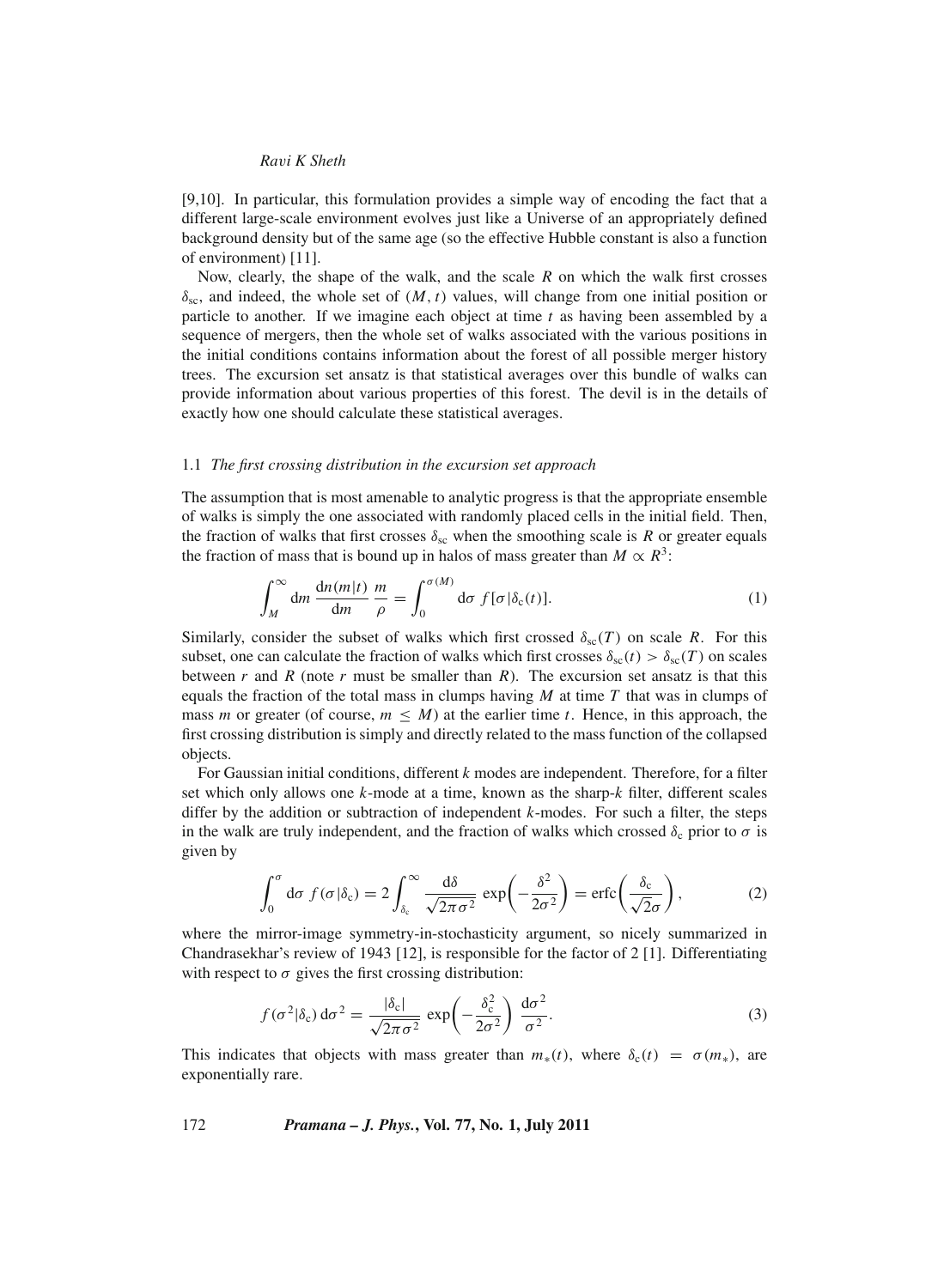Notice that the left-hand side of eq. (2)  $\rightarrow$  (1) as  $\sigma \rightarrow \infty$ : this in eq. (1) implies that, at any time (given by  $\delta_c(t)$ ), all mass is in bound objects of some mass. (If one believes there is a lower limit to the mass which can collapse (e.g. the Jeans mass), or if there is no power at large *k* so that  $\sigma(m)$  does not exceed a maximum value  $\sigma_{\text{max}}$  (e.g. Warm Dark Matter or at large *k* so that  $\sigma(m)$  does not exceed a maximum value  $\sigma_{\text{max}}$  (e.g. warm Dark M<br>neutralinos), then the total mass fraction in collapsed objects  $\rightarrow$  erfc( $\delta_c/\sqrt{2}\sigma_{\text{max}}$ ).)

Since different steps in the walk are independent, such a filter produces walks which are as stochastic as possible. Though it has received essentially no attention in the literature, the opposite limit, that of complete correlation, is also interesting. In this limit, a walk that has height  $\nu = \delta/\sigma(R)$  on scale *R* has height  $\delta/\sigma(r) = \nu$  on all other *r* also. In this case, the first crossing distribution is given by the expression above, but without the factor of 2. Hence, only half the mass is bound up in objects. This 'complete correlation' idea is a novel way of viewing the calculation of [13]; the factor of 2 difference comes from the fact that walks are not completely correlated, but exhibit some degree of stochasticity around the completely correlated case. As a result, stochasticity allows some of the walks which were otherwise prohibited from crossing  $\delta_c$  to do so. This is a useful way to think of the effect of changing from the sharp-*k* filter to the real-space TopHat, for which steps are correlated over a range of scales. We shall return to this later.

Before moving on, it is worth noting that to apply the moral equivalent of the mirrorimage argument to *n*-dimensional walks, the barrier must be an *n*-dimensional sphere. The solution may be related to questions about the paths taken by photons which reach us from the Sun, but I am not aware if Chandra worked on such generalizations of the formalism. Similarly, this method is particularly powerful for the small class of distributions that are said to be 'stable', in the sense that they keep their functional form under convolutions. The Gaussian is the best-known example, the Cauchy distribution is another example, and the Holtzmark distribution, also studied by Chandra, is the third. I would not be surprised to learn that Chandra worked out the first passage problem for these other distributions, even though he does not appear to have published the results. E.g., for the Cauchy distribution,  $p(x)dx = dx/(1 + x^2)/\pi$  where  $x = \delta/\sigma$ , the first crossing distribution is given by replacing the erfc on the right-hand side of eq. (2) with  $1 - (2/\pi) \arctan(\delta_c/\sigma)$ . (N.B., whereas the 'rms' height of the walk grows in proportion to the square root of the number of steps for the Gaussian case, here it grows linearly.)

## **2. Formation times**

It is conventional to define the 'formation time' of a halo as the first time that half the mass of the parent *M*-halo is assembled in subclumps of mass greater than  $m_{\text{min}}$ . In general, one might expect the shape of this distribution to depend on the value of  $m_{\text{min}}$ . In what follows, we shall show that the distribution is quite well fit by a lognormal for a range of values of  $m_{\text{min}}$ , and we provide a new excursion set calculation of the shape of this distribution. It is precisely this regime which many advocate as the one which determines the halo concentration today.

Our starting point is to notice that if  $m_{\text{min}} \geq M/2$ , then there can be only one subclump with the required mass; if such a subclump is present, then at least half the mass has certainly been assembled, and so the halo is said to have formed. In this case, the distribution of formation times can be estimated by the argument in [2]. (They actually studied the case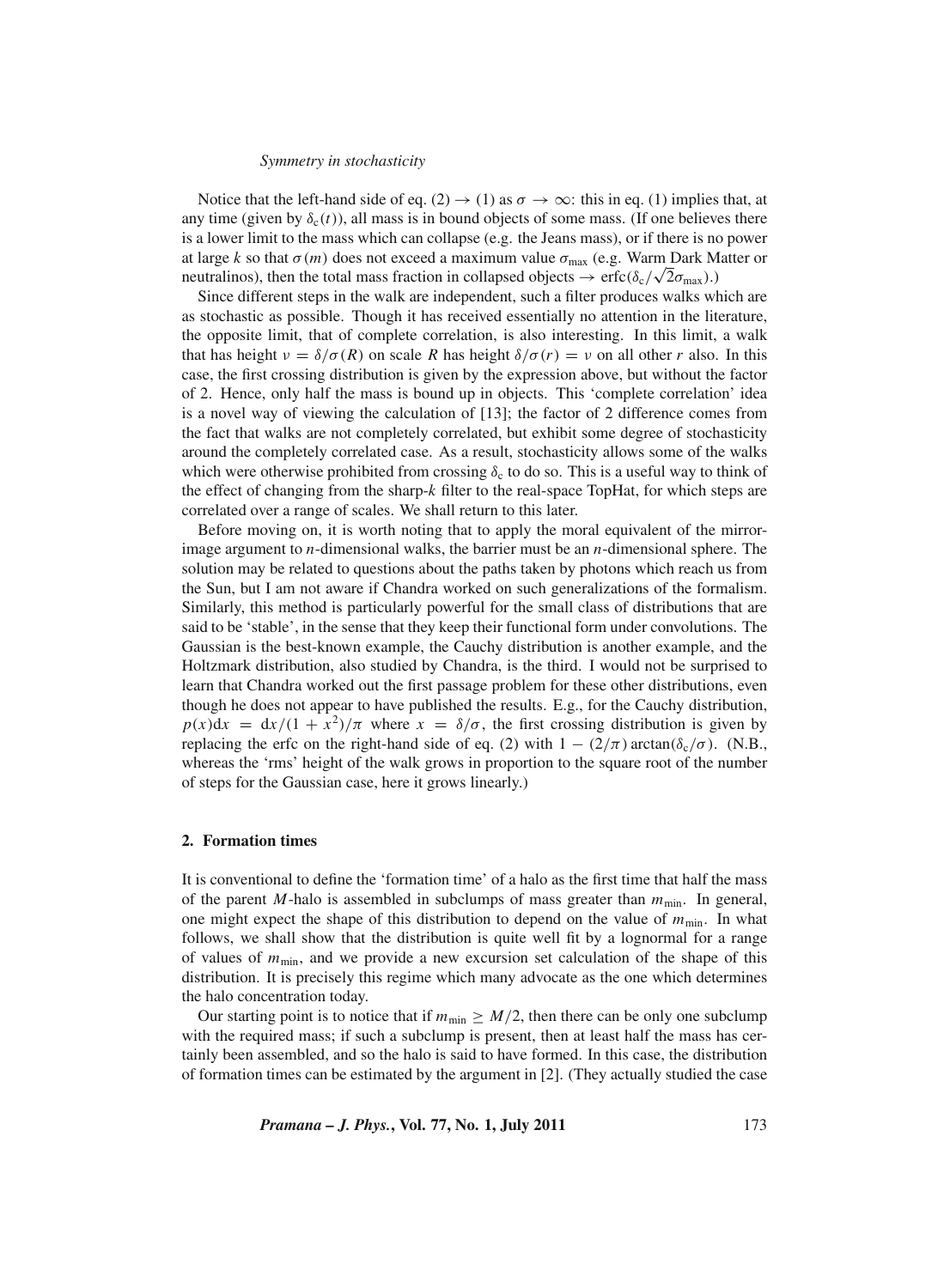$m_{\text{min}} = M/2$ ; Nusser and Sheth [14] provide an obvious generalization to  $m_{\text{min}} \ge M/2$ .) The argument is that the probability that formation occurred at a higher redshift than *z* equals the probability that the mass in subclumps which are more massive than  $m_{\text{min}}$  at  $z$ exceeds one half. If  $m_{\text{min}} \geq M/2$ , then there can be at most one subclump which satisfies this limit, and so the parent is said to have formed when a single subclump exceeds the mass limit. Therefore,

$$
P_1(\gt z) = \int_z^\infty dz' \ p(z') = \int_{m_{\min}}^M dm_1 \ N(m_1|M, D_0), \tag{4}
$$

where  $N(m_1|M, D_0)$  is the mean number of  $m_1$ -subclumps identified at  $z_1$  of an *M*-halo identified at  $z_0$ , and  $D_0 \equiv \delta_1 - \delta_0$ , where  $\delta_1$  is the critical density required for an initially overdense perturbation to collapse spherically and virialize at  $z_1$ , and similarly for  $\delta_0$ . The actual formation time distribution  $p(z)$  can be obtained by differentiating the right-hand side of this expression with respect to  $z$ . In the excursion set approach,

$$
N(m|M, D) dm = \frac{M}{m} \left(\frac{D^2}{s - S}\right)^{1/2} \frac{e^{-D^2/2(s - S)}}{\sqrt{2\pi}(s - S)} \frac{ds}{dm} dm,
$$
 (5)

where  $s \equiv \sigma^2(m)$ ,  $\sigma$  denotes the r.m.s. value of the linear density fluctuation field when it is smoothed with a top hat filter of scale  $R = (3m/4\pi \bar{\rho})^{1/3}$ , and  $S = \sigma^2(M)$  is defined similarly [1,2]. This means that the expression for  $p(z)$  above is actually a function of the variable  $(\delta_1 - \delta_0)^2 / (s_{\min} - S)$ . Inserting eq. (5) in eq. (4), setting  $m_{\min} = M/2$ , and differentiating with respect to *z* yields

$$
p_1(\omega) d\omega = 2\omega \operatorname{erfc}\left(\frac{\omega}{\sqrt{2}}\right) d\omega, \tag{6}
$$

where  $\omega^2 \equiv (\delta_{cf} - \delta_{c0})^2 / (s_f - S)$ ,  $\delta_{cf} = \delta_c(z_f)$ , and  $s_f = \sigma^2(M/2)$  [2].

Circles, hexagons, squares and triangles in figure 3 show this distribution of scaled formation times for haloes which have masses in the range 0.25–0.5, 1–2, 4–8, and 8–64*M*<sup>∗</sup> today. (The figure has been labelled with  $\omega_{0.5}$  to emphasize the fact that the formation time is defined as the first time that half the mass has been assembled in pieces which are each at least half the mass at the present time.) The extent to which all the different symbols trace out the same curve is a measure of how weakly the scaled formation time depends on halo mass. The solid curves show eq. (6); it provides a reasonable description of the simulation results, although there is a weak tendency for halos to form at slightly earlier times than this formula predicts.

Given the reasonable success of eqs  $(4)$ – $(6)$ , it is useful to extend the argument beyond  $m_{\text{min}} \geq M/2$ . To do so, suppose that  $M/4 \leq m_{\text{min}} \leq M/2$ . Then there are two possibilities: formation occurred because half the mass was assembled in a single subclump of mass  $\geq$ *M*/2, or because there were two subclumps each with mass in the range  $m_{\text{min}} \le m \le M/2$ . This means that

$$
P_2(\ge z) = P_1(\ge z) + \frac{1}{2} \int_{m_{\min}}^{M/2} dm_1 N(m_1|M, D_0)
$$
  
 
$$
\times \int_{m_{\min}}^{M/2} dm_2 N(m_2|M - m_1, D_1), \tag{7}
$$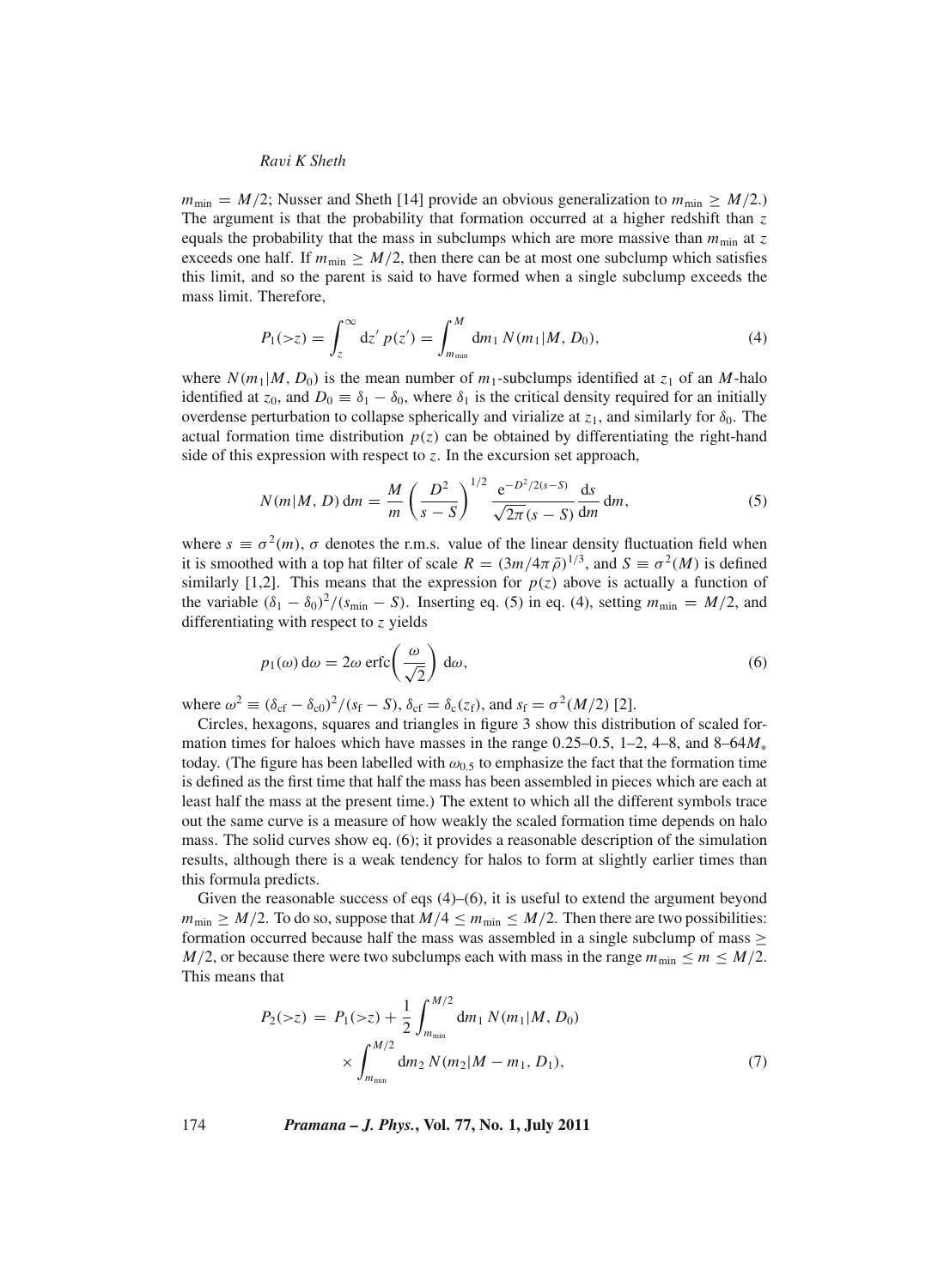

**Figure 3.** Scaled distribution of formation times in the GIF simulations; formation is defined as the first time that half the total mass  $M$  is assembled in pieces more massive than  $M/2$  (a) and  $M/100$  (b). In practice, this means that one subclump must contain at least half the final mass. Triangles, squares, hexagons and circles show the distribution for haloes which have masses *M* in the range 8–64, 4–8, 1–2, and 0.25–0.5 $M_*$  today. Solid line in **(a)** shows the analytic formula for this distribution. The scaled formation time distribution depends only weakly on halo mass. Solid line in **(b)** shows a lognormal distribution with mean  $\ln \omega = \ln(0.6)$  and variance  $\sigma_{\ln \omega} = 0.25$ .

where  $P_1(\ge z)$  is obtained from the final expression above,  $D_1$  is defined by using ( $\delta_1$  −  $\delta_0$ /(1−*m*<sub>1</sub>/*M*) rather than ( $\delta_1 - \delta_0$ ) in the conditional mass function of *m*<sub>2</sub> given (*M* − *m*<sub>1</sub>) (see [15] for the reason why), and the factor  $\frac{1}{2}$  comes from the fact that the subclumps are indistinguishable, and so the pair  $(m_1, m_2)$  should not be counted differently from the pair  $(m_2, m_1)$ . The actual distribution of interest,  $p(z)$ , is obtained by differentiating  $P_2(\geq z)$ with respect to *z*.

It is straightforward to extend this argument to the case  $M/2^{n+1} \le m_{\min} \le M/2^n$  for any  $n > 0$ . Then

$$
P_{n+1}(>z) = P_n(>z) + \int_{m_{\min}}^{M/2^n} dm_1 \cdots \int_{m_{\min}}^{M/2^n} dm_n
$$
  
 
$$
\times \frac{1}{n!} \prod_{i=1}^n N(m_i|R_{i-1}, D_{i-1}),
$$
 (8)

where  $R_0 = M$ ,  $R_j = M - \sum_{i=1}^j m_i$  for  $j \ge 1$ , and  $D_i = (\delta_1 - \delta_0)/(R_i/M)$ . This shows clearly that  $P_n > P_{n-1}$  for all *z*, which reflects the fact that, in hierarchical models in which small clumps merge to make big clumps, formation can occur at higher redshifts as the limiting mass  $m_{\text{min}}$  is decreased. Note that the resulting distribution  $p(z)$  will be a function of  $(\delta_1 - \delta_0)^2/(s_{\min} - S)$ .

When the initial power spectrum is white noise, then the integrand reduces to

$$
\frac{(\nu^2/2\pi)^{n/2}}{n!} \int \prod_{i}^{n} \frac{d\mu_i}{\mu_i^{3/2}} \frac{\exp[-\nu^2(M/R_n - 1)/2]}{(R_n/M)^{3/2}},
$$
(9)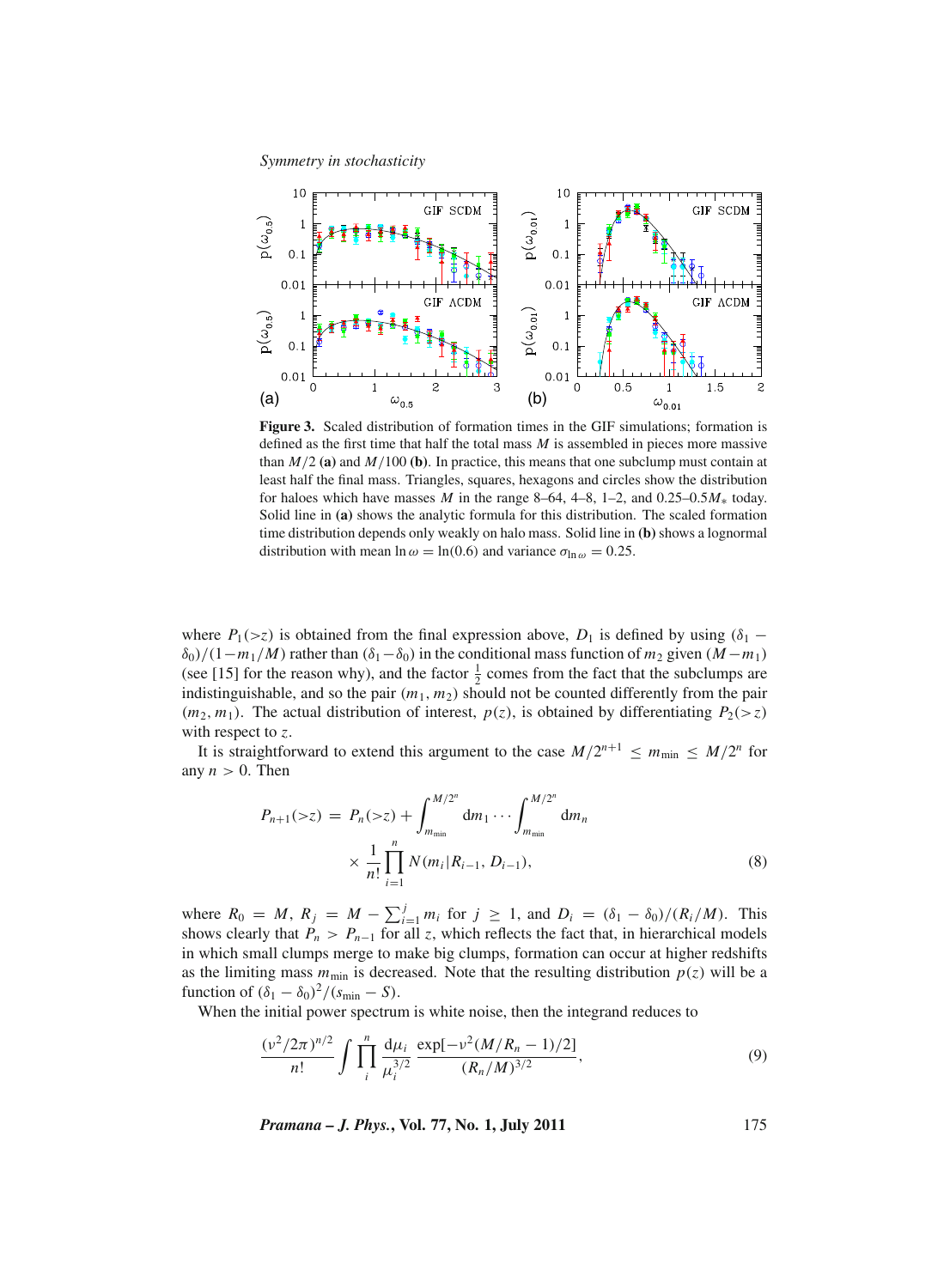where  $v^2 = (\delta_1 - \delta_0)^2 / S_0$ . This expression requires evaluation of an *n*-dimensional integral. The generic form of the integrals is an error function times a power law times a Gaussian. For example, if  $m_{\text{lim}} = M/3$ , then the second term in  $P_2(\gt z)$  can be written as

$$
\int_{\nu_{\min}/2}^{\nu_{\min}} \frac{d\nu}{\nu} \left(1 + \frac{\nu_{\min}}{\nu}\right) \sqrt{\frac{\nu}{2\pi}} e^{-\nu/2} T\left(\nu + \nu_{\min}, \frac{\nu}{\nu + \nu_{\min}}\right),
$$

where

$$
T(\mu, \tau) = \sqrt{\frac{2\mu}{\pi}} \left( \frac{e^{-\mu/(4-6\tau)}}{\sqrt{1/(2-3\tau)}} - \frac{e^{-\mu/(2-4\tau)}}{\sqrt{1/(1-2\tau)}} \right) - (1-\mu) \left[ erf \left( \sqrt{\frac{\mu/2}{2-3\tau}} \right) - erf \left( \sqrt{\frac{\mu/2}{1-2\tau}} \right) \right],
$$

and  $v_{\text{min}} \equiv (\delta_1 - \delta_0)^2 / S$ .

In practice, it is more efficient to solve the integrals numerically using a Monte-Carlo method. The idea is to generate an ensemble of merger history trees using the algorithm in [15], and then simply count the number of times that formation happened at *z*. The jagged curves in figure 4 show the result of doing this for  $m_{\text{min}} = M/n$ , with  $n = 2, 4$ , 8, 16, and 32. The width of the distribution decreases as *n* increases. The smooth curves show our analytic formulae for the formation time distribution (eqs (4) and (7)), which correspond to  $n = 2$  and 3, and we have shown  $n = 4$  as well. The analytic curves pass through the Monte-Carlo ones demonstrating that our numerical Monte-Carlo approach works well. Notice that, for a wide range of  $m_{\text{min}}$ , the resulting distribution is skewed, and so a lognormal should provide a reasonable approximation.



**Figure 4.** Dependence of scaled formation time distribution on definition of formation. An *M*-halo is said to have formed when half the mass is first assembled in pieces more massive than *f M*. Jagged curves show our Monte-Carlo calculation of the shape of this distribution when  $f = 1/2$  (broadest distribution),  $1/4$ ,  $1/8$ ,  $1/16$  and  $1/32$  (narrowest distribution). Smooth curves show the distribution computed analytically for  $f = 1/2$ , 1/3 and 1/4.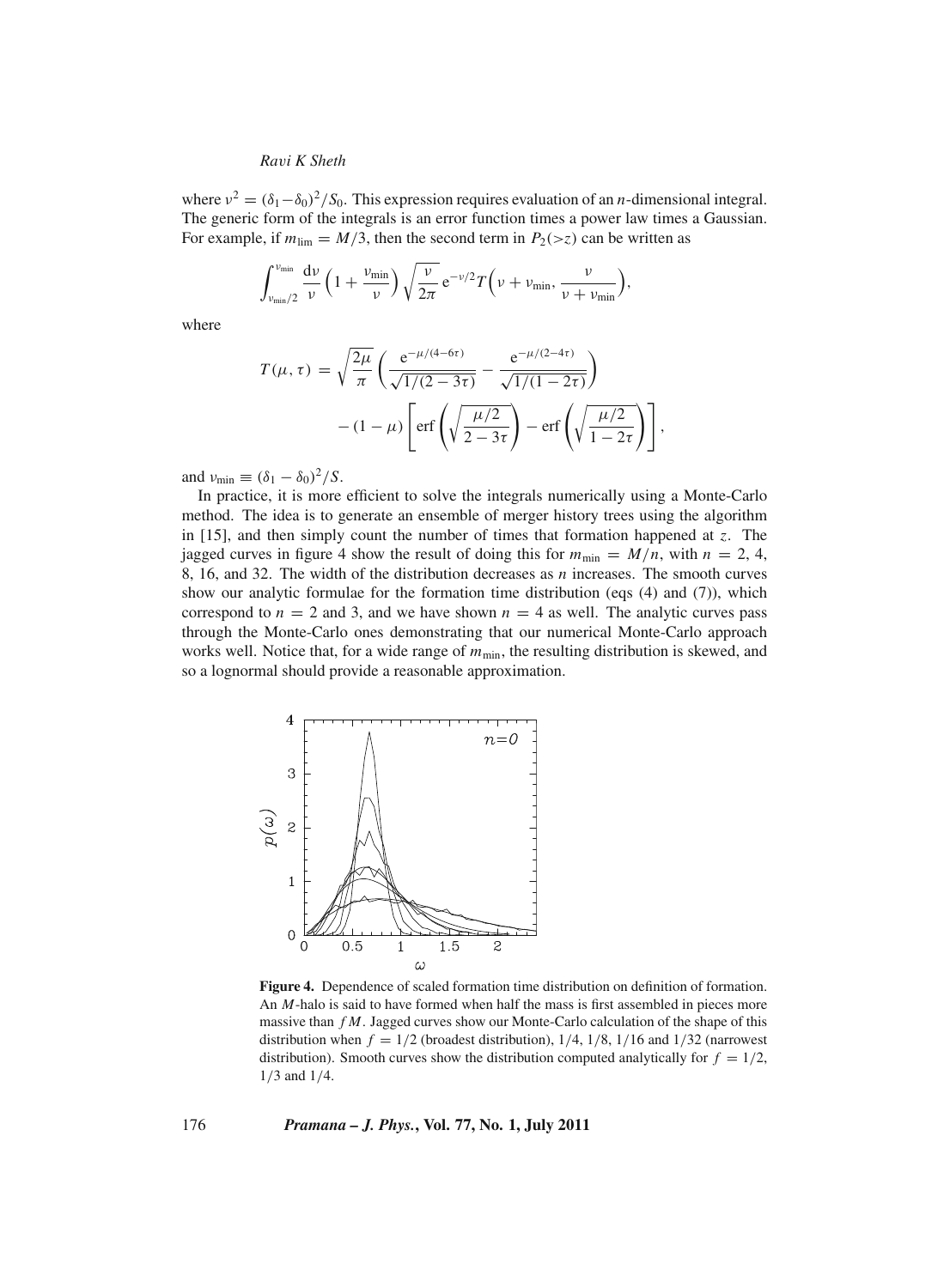We are now in a position to compare our formulae for the distribution of scaled formation times with the distribution measured in simulations. Figure 3b shows the formation time distribution when formation is defined as the first time that half the mass is assembled in pieces each of which are more massive than 0.01 times the final mass. (To emphasize this definition, the plot is labelled with  $\omega_{0.01}$ . The solid line, which provides a reasonable description of the simulations, shows a lognormal distribution with mean  $\ln \omega = \ln(0.6)$ and rms  $\sigma_{\ln \omega} = 0.25$ .

#### **3. The Ornstein–Uhlenbeck process**

The simplest successful models for predicting the abundances of dark matter halos make a specific assumption, known as the Markov assumption, about the correlation between density fluctuations on different scales. Amosov and Schücker [16] describe a non-Markov model for the halo distribution, and use it to interpret measurements of halo abundances. I show analytically and numerically that an error in the early parts of their analysis compromises all of their results. None of their conclusions are justified.

#### 3.1 *Non-Marko*v *random walks: Specific model*

In models of large-scale structure formation, the initial density fluctuation field is usually assumed to be Gaussian. This means that the amplitudes and phases of the Fourier waves which make up the field are independent of one another. The result of smoothing the field with a filter is another Gaussian field; a consequence of the fact that smoothing is a linear operation. Smoothing corresponds to a convolution in coordinate space, so it is a multiplication in Fourier space.

Let  $dB/ds$  denote standard Brownian motion, and let  $B(t) = \int_0^t ds dB(s)/ds$ . If we think of this as  $B(t) = \int_0^\infty ds \, dB(s)/ds \, W(s, t)$ , with  $W = 1$  for  $s \le t$ , and  $W = 0$  otherwise, then it is convenient to think of d*B*/d*t* as representing the Fourier modes of a Gaussian field, and  $B(t)$  as representing a smoothed version of the field, with smoothing scale proportional to  $1/t$ . This filter is special, in that the smoothed field  $B(t)$  is independent of modes with  $s > t$ .

Another such smoothed field can be constructed from the Ornstein–Uhlenbeck process:

$$
d\delta_T(t) = \frac{dt}{T} \int_0^t ds \frac{dB(s)}{ds} \exp\left(-\frac{t-s}{T}\right)
$$
 (10)

for some  $T \ge 0$ . Pure Brownian motion corresponds to the limit in which  $T \to 0$ . For this model,

$$
\delta_T(t) = \int_0^t ds \frac{dB(s)}{ds} \left[ 1 - \exp\left(-\frac{t-s}{T}\right) \right],\tag{11}
$$

which shows that the associated filter is  $W = 1 - e^{-(t-s)/T}$  for  $s \le t$  and it is zero otherwise. In this model also,  $\delta_T(t)$  depends only on the Brownian motion at  $s \leq t$ , but not on the Brownian motion beyond *t*. This is the model studied by [16].

Because it is built by summing Gaussians, the distribution of  $\delta_T(t)$  is Gaussian with mean  $\langle \delta_T(t) \rangle = 0$ . The variance is obtained as follows. Since  $B(t)$  is true random motion,

*Pramana – J. Phys.***, Vol. 77, No. 1, July 2011** 177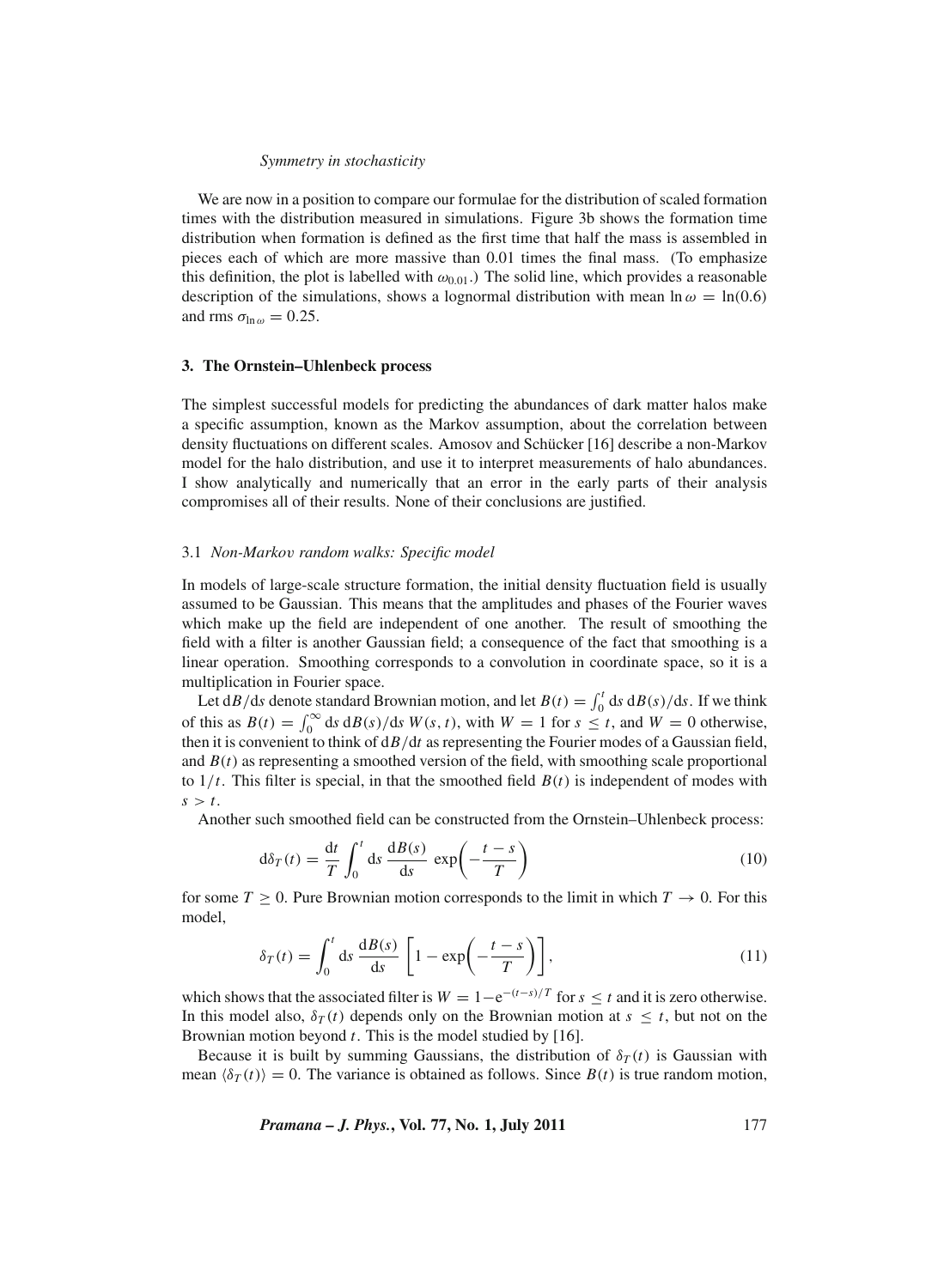

**Figure 5. (a)** Examples of non-Markov walks (smooth curves) constructed from Markov walks (jagged curves) following eq. (11). **(b)** Comparison of first crossing distributions associated with eq. (11) for  $T = 0$  and  $\delta_c^2$ . Smooth curve shows that eq. (3) provides a good fit only when  $T = 0$ .

the variance of  $B(t)$  scales as  $\langle B^2(t) \rangle \propto t$ . For a general smoothing filter *W*, the variance is ∝  $\int$  ds  $W(s, t)^2$ . So,

$$
\langle \delta_T^2(t) \rangle \propto \int_0^t ds \left[ 1 - \exp\left(-\frac{t-s}{T}\right) \right]^2
$$
  
 
$$
\propto T \left(\frac{t}{T} - \frac{3}{2} + 2e^{-t/T} - \frac{e^{-2t/T}}{2}\right).
$$
 (12)

Physically motivated models of the smoothed density fluctuation field involve smoothing filters that typically introduce correlations between all steps of the Brownian motion. For instance, a Gaussian smoothing filter has  $\delta_G(t) = \int_0^\infty d\mathbf{B}(s) \exp(-s^2/2t^2)$ . Since this filter falls rapidly at  $s \gg t$ , filters which ignore the contribution from  $s \geq t$  may not be a bad approximation. This is the main motivation for studying the Ornstein–Uhlenbeck-based process of eqs (10) and (11) further.

The expressions above explicitly show how to construct a random walk  $\delta_T(t)$  from the underlying Brownian motion. Examples of such walks, and the underlying Brownian walks from which they were constructed, are shown in figure 5 (smooth and jagged trajectories, respectively): *T* was set equal to  $\delta_c^2$ , and results are shown scaled by  $\delta_c$ .

#### 3.2 *First crossing distribution: Numerical*

In the excursion set model [3], the quantity which is related to the halo mass function is the distribution of first crossings of a barrier of height  $\delta_c(\sigma)$  by the random walks  $\delta(\sigma)$ . In the simplest such model,  $\delta_c$  is a constant independent of  $\sigma$ . In the units of figure 5, this is the line  $\delta/\delta_c = 1$ .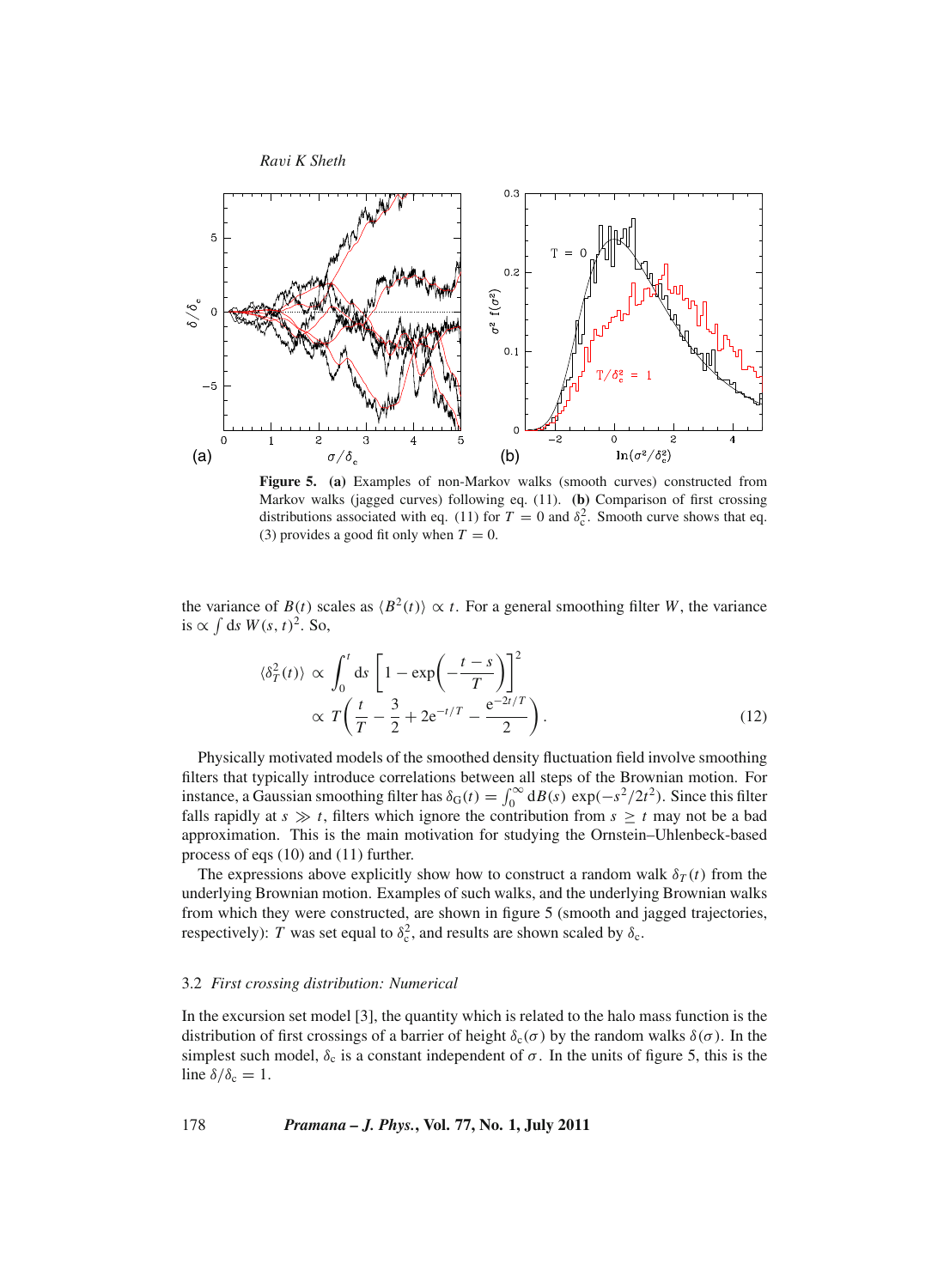Amosov and Schücker [16] assert that the first crossing distribution  $f(t, \delta_c)$  is a function of  $\delta_c/\sigma_T(t)$  only, where  $\sigma_T^2(t) = \langle \delta_T^2(t) \rangle$  of eq. (12): all dependence on *T* comes from the dependence of  $\sigma$  on *T*. In particular, because  $T = 0$  is pure Brownian motion, they assert that the first crossing distribution has the same form as eq. (3).

To test this prediction, I generated an ensemble of Brownian motion random walks. From these, I constructed the ensemble of walks associated with different values of *T* . I then used these to generate numerically the first crossing distributions of *B* and  $\delta$ . Figure 5b shows the simulated first crossing distributions as functions of  $\sigma_T/\delta_c$  for  $T = 0$  and  $T = \delta_c^2$ , with  $\sigma_T(t)$  given by eq. (12). The smooth curve shows eq. (3). It provides a good fit to the  $T = 0$  case, as it should, because this is pure Brownian motion. The agreement between simulation and theory suggests that my numerical algorithm is accurate. However, the simulated first crossing distribution for  $T = \delta_c^2$  is very different from that for  $T = 0$ .

#### 3.3 *Mirror image method: In*v*alidity*

The numerical experiments show that, when expressed as a function of  $\delta_c/\sigma_T$ , the form of the first crossing distribution depends strongly on *T* , contrary to the assertion of [16]. They used what they call the 'standard' mirror image method to arrive at their solution. But, as I show below, this argument is incorrect for walks such as those described by eq. (11). The argument is as follows:

Let

$$
F(t,\delta_c) = \int_t^\infty ds \, f(s,\delta_c),\tag{13}
$$

and let  $p(\delta_T, t)$  denote the probability that the walk has the value  $\delta_T$  at *t*. Note that  $p(\delta_T, t)$ is Gaussian with mean  $\langle \delta(t) \rangle = 0$  and variance given by eq. (12). Then

$$
F(t, \delta_c) = P(<\delta_c, t) - \int_0^t ds f(s, \delta_c) P(<\delta_c, t | \delta_c, s),
$$
\n(14)

where  $P(\langle \delta_c, t \rangle) = \int_{-\infty}^{\delta_c} d\delta_T p(\delta_T, t)$  and similarly for  $P(\langle \delta_c, t | \delta_c, s \rangle)$ . The first term counts all the walks that are below  $\delta_c$  at  $t > s$ , and the second subtracts off those walks which had crossed  $\delta_c$  at some  $s \leq t$ , and then walked to some value less than  $\delta_c$  at *t*. The trick is to evaluate the second term correctly. Amosov and Schücker [16] set this term equal to  $P(\geq \delta_c, t)$  and invoke the mirror image argument to justify their choice.

The mirror image argument assumes that for every walk that continues upwards from  $\delta_c$  at  $s < t$ , there is an equally likely trajectory which follows from reversing the signs of all the steps between *s* and *t*. This cannot be true if  $p(\delta_T, t | \delta_c, s)$  does not describe a symmetric distribution with mean  $\langle \delta_T(t) | \delta_c, s \rangle = \delta_c$ . For walks described by eq. (11),

$$
\delta_T(t) = \left(1 - e^{-(t-s)/T}\right)B(s) + e^{-(t-s)/T}\,\delta(s) + \delta(t-s),\tag{15}
$$

where  $t > s$  and  $\delta_T(t - s)$  are given by an expression like (11), but with the understanding that the steps d*B* are those from *s* to *t*. If it is known that  $\delta_T(s) = \delta_c$ , then  $p(\delta_T, t | \delta_c, s)$  is Gaussian with mean

$$
\langle \delta_T(t) | \delta_c, s \rangle = \left( 1 - e^{-(t-s)/T} \right) \langle B(s) | \delta_T(s) = \delta_c \rangle
$$
  
+ 
$$
e^{-(t-s)/T} \delta_c
$$
 (16)

*Pramana – J. Phys.***, Vol. 77, No. 1, July 2011** 179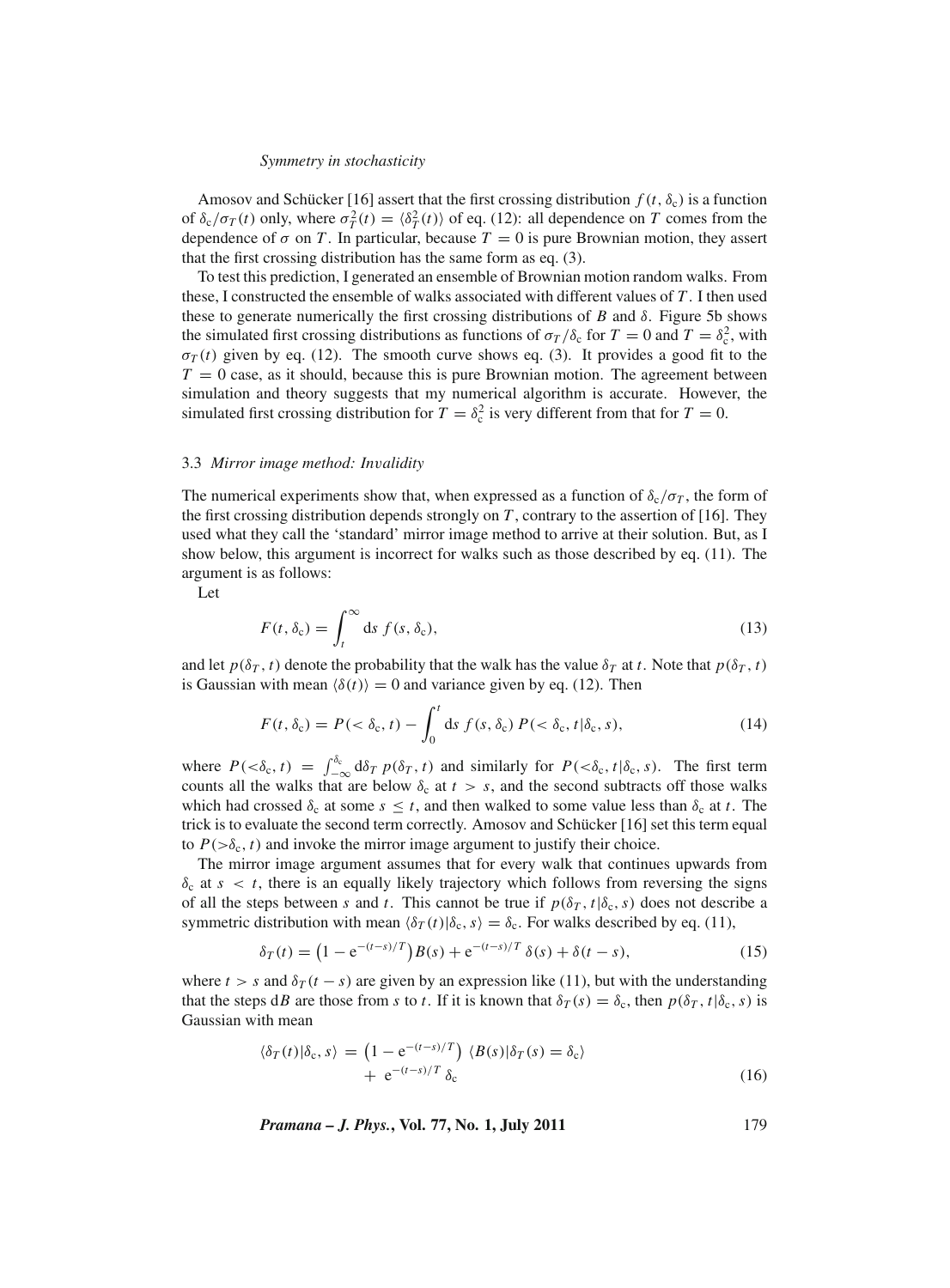and variance

$$
\langle (\delta_T(t) - \langle \delta_T(t) | \delta_c, s \rangle)^2 | \delta_c, s \rangle = \sigma_T^2(t) - \sigma_T^2(s) \frac{\langle \delta_T(t) | \delta_c, s \rangle^2}{\delta_c^2}, \tag{17}
$$

where we have used the fact that the mean of eq. (11) is zero. Since

$$
\langle B(s)|\delta_T(s) = \delta_c\rangle = \delta_T(s) \frac{\int_0^s dx [1 - e^{-(s-x)/T}]}{\langle \delta_T^2(s) \rangle}
$$
  
=  $\delta_c \frac{s/T - [1 - e^{-s/T}]}{s/T - 3/2 + 2e^{-s/T} - e^{-2s/T}/2}$  (18)

the term in angle brackets on the right-hand side of eq. (16) does not, in general, equal  $\delta_c$ . Therefore, the left-hand side is, in general, a function of *t*. Therefore, the mean is different from  $\delta_c$ , and the steps from *s* to *t* are not distributed symmetrically about  $\delta_c$ . Hence, the mirror image argument does not apply. Blind use of this argument will lead to an incorrect expression for the first crossing distribution.

Inserting eq. (18) for  $\langle B|\delta \rangle$  into the right-hand side of eq. (16) shows that  $\langle \delta_T(t)|\delta_{\rm c},s \rangle$ equals  $\delta_c$  times a term that depends on  $s/T$  and  $(t - s)/T$ . A little algebra shows that for all choices of  $T > 0$  and  $t > s$ , this term is larger than unity. Therefore, the mean  $\delta_T(t)$  given  $\delta_T(s) = \delta_c$  is greater than what Amosov and Schücker [16] assumed. So their expression overestimates the true value of the second term in eq. (14). This means that they are incorrectly subtracting too much from the first term, and so their expression for  $F(t, \delta_c)$  is too small at all *t* for all  $T > 0$ . This explains the sense of the discrepancy in the numerical experiments (see figure 5b).

This analysis has a curious implication. Recall that  $\langle \delta_T(t) | \delta_T(s) = \delta_c \rangle$  is proportional to  $\delta_c$ . Therefore, if  $\delta_c = 0$ , then the walk beyond *s* is symmetric about  $\delta_c = 0$ , and the mirror image argument can be applied. Hence, eq. (3) is the distribution of times for walks which begin at  $-\delta_c$  and first reach 0 at *t*.

#### **4. Broken symmetry**

#### 4.1 *Dependence on smoothing filter: Correlated steps*

Whether or not the field, when smoothed on scale  $R$ , lies above  $\delta_c$ , depends on the smoothing filter. To illustrate this, we have chosen two filters: one is a tophat sphere in configuration-space, and is the filter most closely associated with the physics of collapse; the other is a tophat in *k*-space (so it oscillates in configuration-space). Figure 6a shows how the mean density around a random position of height  $\delta_c$  depends on the smoothing filter, for different choices of the underlying power spectrum  $P(k) \propto k^n$  (the expressions we plot can be derived in a straightforward manner from results in [17]). Except for the case of white noise  $(n = 0)$ , when both filters are equivalent, the tophat filter (dashed line) has a larger mean value and smaller scatter around the mean, compared to the sharp-*k* filter (solid line). As a result, relationship between  $\sigma$  and M depends on smoothing filter. And, more importantly, the fraction of walks which first crosses  $\delta_c(t)$  on some scale  $\sigma(M)$  also depends on how one smooths the underlying field.

The following discussion provides some insight into the form of the first crossing distribution associated with these filters. Recall that, for the sharp-*k* filter, the first crossing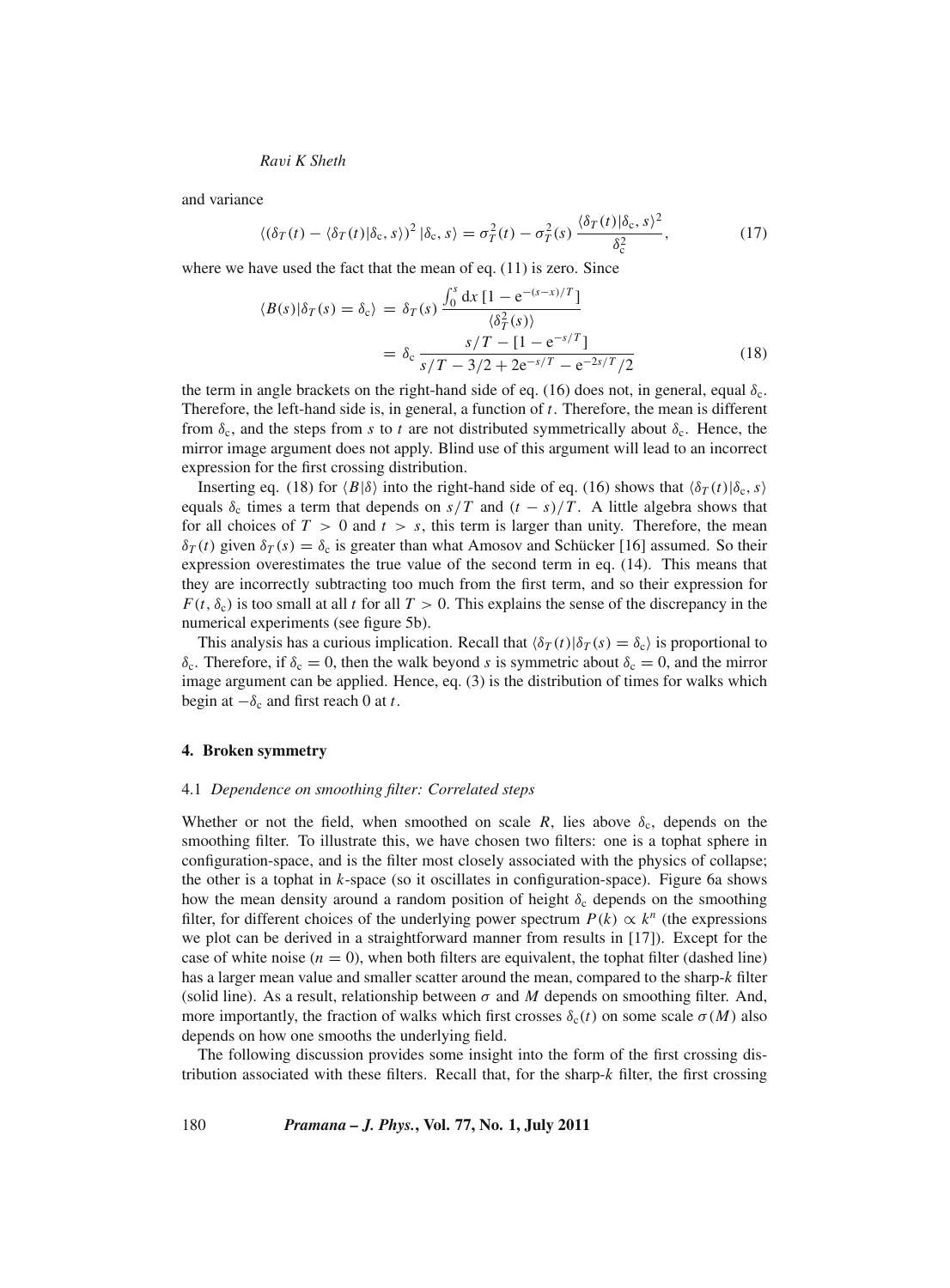

**Figure 6. (a)** Comparison of the mean and rms density run within and around a random position, when smoothed with a Gaussian filter (dashed curves) and one which is sharp in *k*-space (solid curves). Results for two positions are shown: the curves which intersect at small  $\sigma/\sigma_*$  are for regions defined to have height  $\delta_c$  identified on a larger smoothing scale (we have set  $\sigma_* \equiv \delta_c$ ). **(b)** Comparison of these quantities for a peak in the *k*-space field (solid curves), and a randomly chosen position that happens to have the same height on that scale (dashed curves). On average, on scales larger than the peak scale, the peak density profile lies below that for a random position of the same height, and the scatter around this mean profile is narrower, although the difference between peaks and random positions is less pronounced for the higher ( $\delta_c \gg \sigma$ ) peaks which might be associated with massive halos.

distribution is given by eq. (2), but that this produces walks which are, in some sense, as stochastic as possible. The first crossing distribution of completely smooth correlated walks differs from that for *k*-space filtering by a factor of 2. The TopHat filter is less stochastic than the *k*-space filter, but it is not completely smooth/deterministic either. As a result, it will be rather like the completely correlated case (i.e., no factor of two in eq. (2)) for small values of  $\sigma$ , but the fact that it is not completely correlated means it will depart from this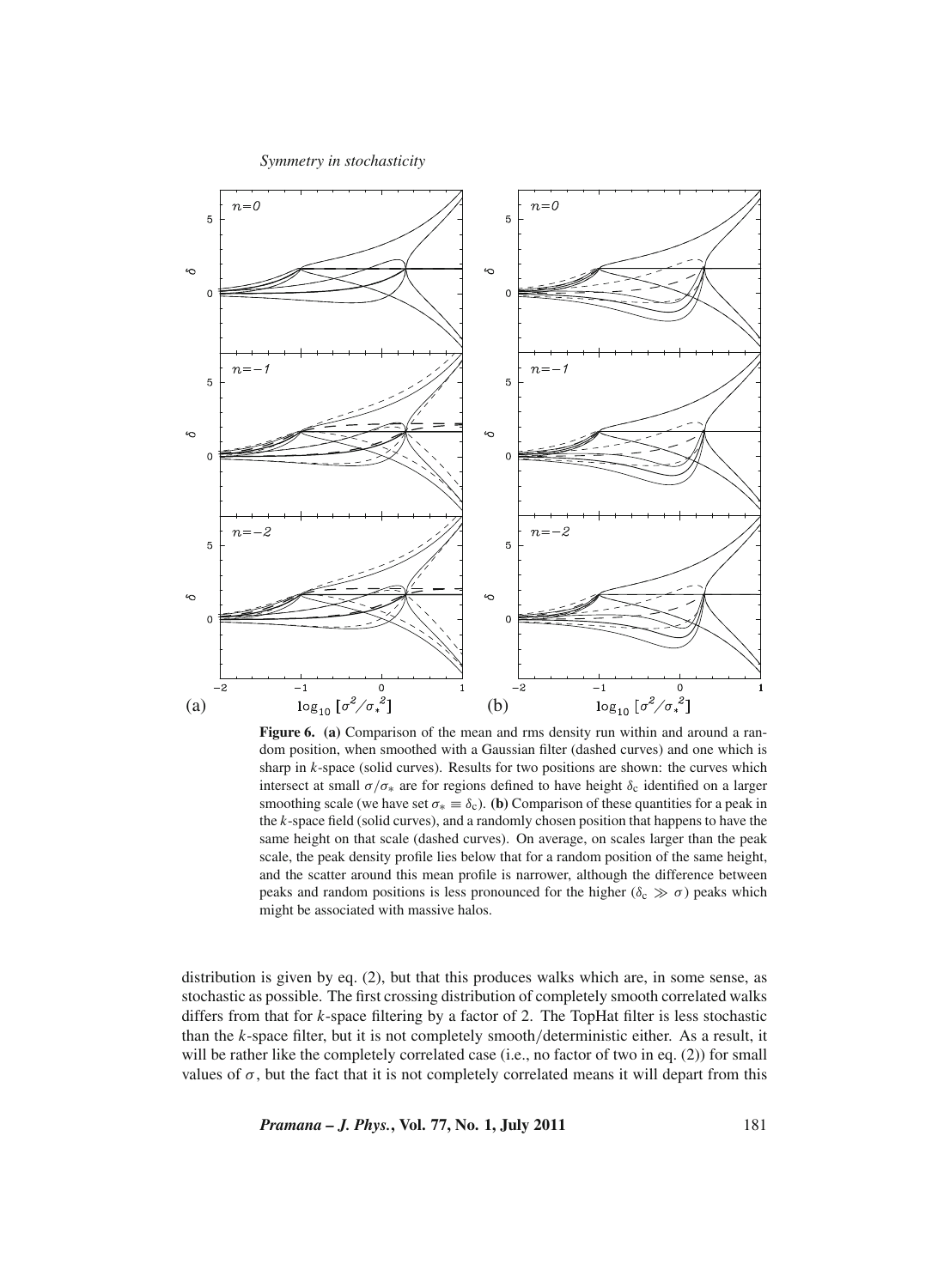

**Figure 7.** First crossing distribution of a barrier of constant height  $\delta_c$  by walks with independent steps (upper histogram), and with correlated steps, in which the correlations are due to a Gaussian smoothing filter on a field with  $P(k) \propto k^{-1}$  (lower histogram). Curves show exact (upper) and approximate (lower) expressions for the associated first crossing distributions.

at intermediate scales. Because of its simplicity, it is the *k*-space-related formulae which have guided the work over the last 15 years or so, despite the fact that reasonably good approximations for the case of correlated steps are available [18]. Figure 7 illustrates this.

#### 4.2 *Peaks and the excursion set approach: Which ensemble of walks?*

A significant drawback of the approach above is the assumption that the appropriate ensemble of walks over which to average is that associated with random positions in the field. For example, it is not unreasonable to assume that the most massive objects today were associated with peaks in the initial field. Since positions which are peaks (on a certain scale) are a special subset of all positions, the statistics of peaks are clearly different from those of randomly placed cells [17]. Figure 6b shows why these differences are likely to be important. The dashed curves are the same as the solid curves of figure 6a (sorry!) and the solid curves show the corresponding profiles for (*k*-space smoothed) peaks of the same height. Clearly, the correlation between the formation history of an object of a given mass, and its surrounding environment, will depend crucially on whether or not it is formed from a peak. The importance of this effect is just beginning to be explored.

## 4.3 *One more step in the excursion set approach: Correlated walks*

As an alternative to worrying about the statistics of peaks, progress can also be made if one modifies eq. (1) for the relation between the first crossing distribution and the mass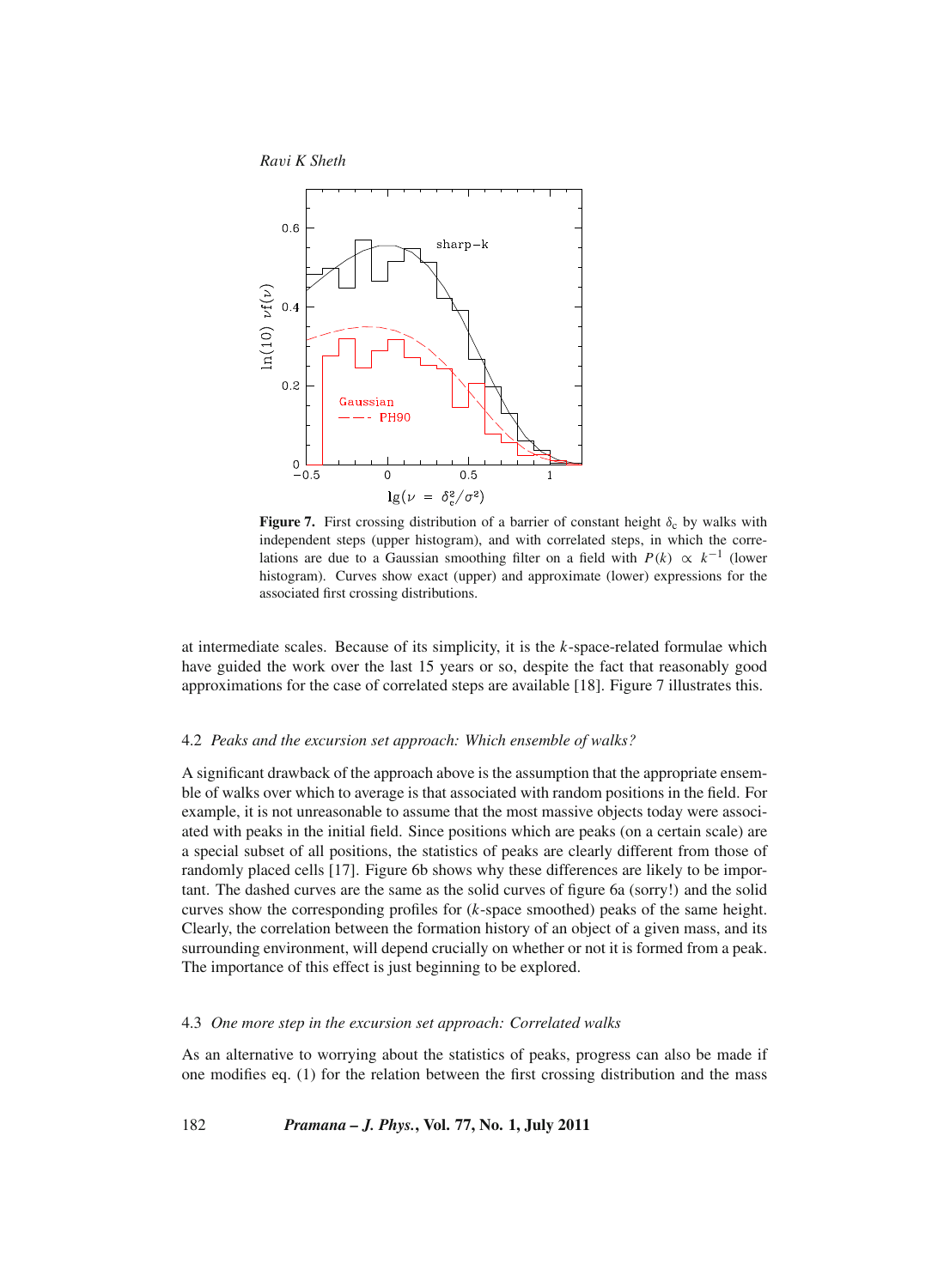function. For instance, consider a walk whose first crossing distribution predicts mass *m*. At the very least, one would like to ensure that all the other walks that are within *Rm* of this one predict smaller masses; and that this walk itself is further than  $R_M$  from all walks for which the predicted mass is  $M > m$ . Incorporating this effect is a tough but interesting open problem, for which a crude estimate can be given as follows.

Let  $\phi(m)$  denotes the quantity which should be on the right-hand side of eq. (1). If  $p(M|m)$  denotes the probability that a walk which was predicted to have mass *m* actually ends up in a halo of mass *M*, then

$$
\phi(M) = f(M) + \int_0^M dm f(m) p(M|m) - f(M) \int_M^{\infty} dM' p(M'|M), \quad (19)
$$

the second term counts the increase in the abundance of *M* because of this effect, and the third counts the decrease, as, for similar reasons, objects originally predicted to have mass *M* are assigned to more massive objects. Rearranging the order of the integrals in the second term shows that

$$
\phi(>M) = f(>M) + \int_0^M dm f(m) \int_M^{\infty} dM' p(M'|m)
$$
 (20)

(note that  $M' > m$  surely). Since all quantities in the final term on the right-hand side are positive,  $\phi$  will be shifted towards higher mass scales than  $f$ .

Another way of arriving at the same result is to assume that the initial conditions can be divided up into a set of disjoint regions, each of which contains the mass which will make up one halo at a later time (say, the present). Each such patch contains some mass: let  $\phi$ ( $>M$ ) denotes the mass fraction associated with regions containing mass greater than *M* (i.e., it equals the left-hand side of eq. (1)). Associated with each patch is a bundle of random walks (the number of walks being proportional to *M*), and associated with each walk is a predicted mass *m* which comes from applying the excursion set algorithm to the walk. If we assume that the 'centre' of each region is a local maximum of the predicted mass [7], then  $p(M'|m)$  in eq. (20) is the probability that the mass of a region is M' when the excursion set predicts *m* (note that  $M' > m$  surely).

This means that the first crossing distribution is related to  $\phi(M)$  by

$$
f(m) = \int_{m}^{\infty} dM \phi(M)\phi(m|M), \qquad (21)
$$

where  $\phi(m|M)$  denotes the probability that a randomly chosen walk which lies within an *M*-patch has predicted mass *m*. One may think of this as the fraction of the volume of *M* which predicts *m*. Further insight can be obtained by noting that if *f* (*m*) is given by the first crossing distribution with barrier height  $\delta_c$ , then the expression above is satisfied if  $\phi(M)$  is given by the first crossing distribution with barrier height  $a\delta_c$  for some  $a < 1$ , and  $\phi(m|M)$  is the fraction of walks which starts at  $(a\delta_c, M)$  and first crosses  $\delta_c$  on scale *m*. Thus, a crude model for the difference between the first crossing distribution *f* , and the mass fraction in halos  $\phi$ , is that  $\phi$  looks like f but with a smaller value of  $\delta_c$ . In other words, although the physics of collapse yields a barrier of height  $\delta_c$ , the result of doing the appropriate statistical averaging makes it look like the barrier is lower. So it is remarkable that just such a rescaling, with  $a \sim 0.85$ , appears to be necessary for the excursion set approach to provide a good description of halo abundances measured in simulations [7].

*Pramana – J. Phys.***, Vol. 77, No. 1, July 2011** 183